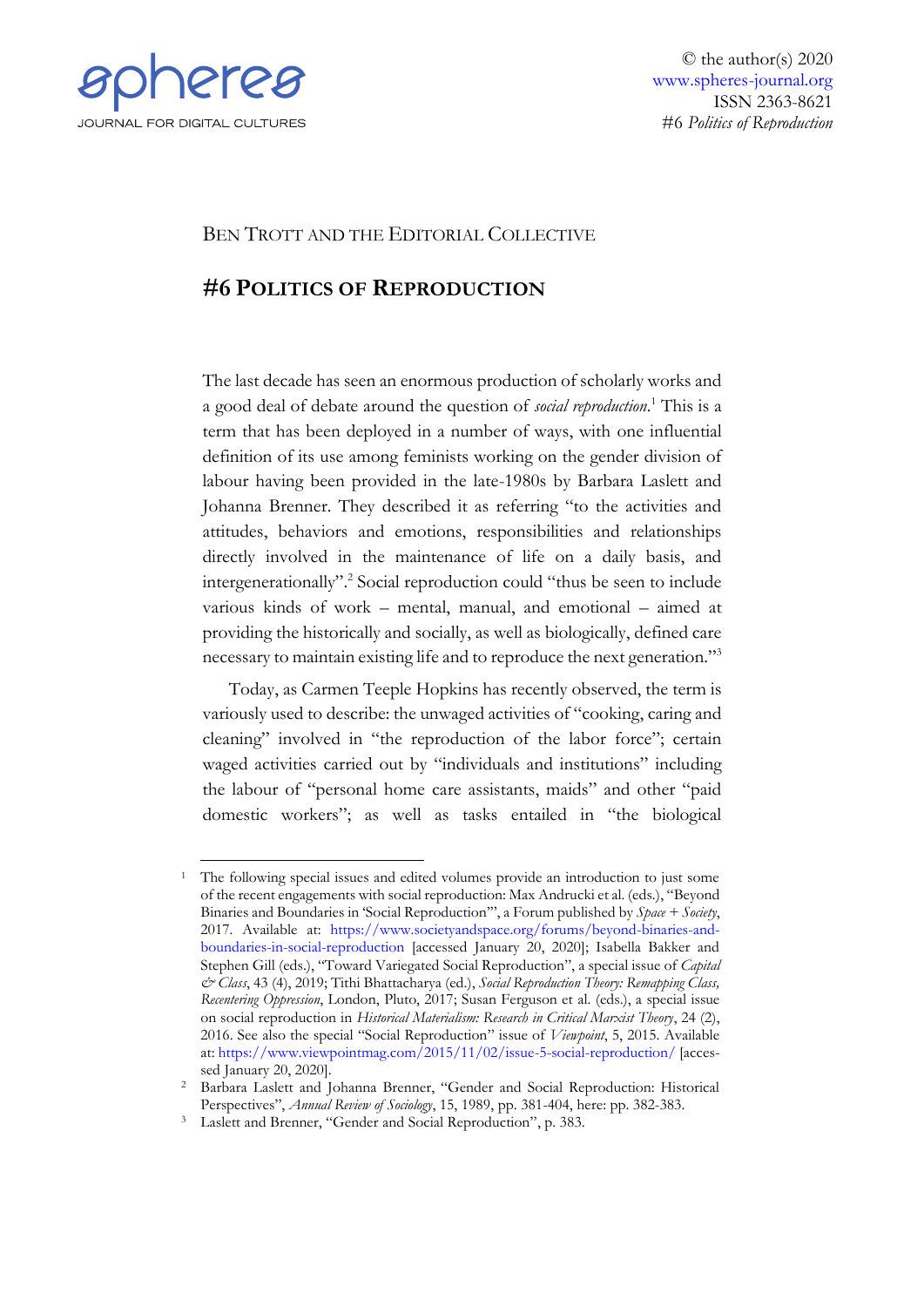reproduction of people", including "breastfeeding, commercial surrogacy, pregnancy".<sup>4</sup> Each of these activities are today shaped, albeit in different ways and to different extents, by the rise of digital cultures.

Many contemporary engagements with social reproduction, including some contributions to this special issue, are informed by the 'domestic labour debates' within (particularly socialist, Marxist and materialist) feminist traditions of the 1960s, 70s and 80s.<sup>5</sup> For many, of particularly lasting influence are the contributions by those associated with the international Wages for Housework (WfH) campaign, including Silvia Federici, Mariarosa Dalla Costa, Selma James and Leopoldina Fortunati. Federici has been among those to emphasise the importance of Dalla Costa and James' writing within WfH, and in 1972 they famously insisted that "housework as work is *productive* in the Marxian sense, that is, is producing surplus value."<sup>6</sup>

As Sara Farris, Kathi Weeks and others have observed, however, there are significant differences among those whose work has addressed social reproduction – including in terms of whether domestic (reproductive) labour is actually best understood as productive (or unproductive) in this regard.<sup>7</sup> Lise Vogel, whose 1983 book *Marxism and the Oppression of Women* also remains influential among some social reproduction theorists, insisted for instance that "domestic labour produces use-values for direct consumption" and suggested that while "women are *not* exploited as domestic labourers" in the Marxian sense, "domestic labour *is* indispensable for the reproduction of capitalist social relations."<sup>8</sup>

To a certain extent, debates – many of them fruitful – around these questions persist in contemporary work on social reproduction, often

<sup>4</sup> Carmen Teeple Hopkins, "Mostly Work, Little Play: Social Reproduction, Migration, and Paid Domestic Work in Montreal", in Bhattacharya (ed.), *Social Reproduction Theory*, pp. 131-147, here: pp. 131-132.

<sup>&</sup>lt;sup>5</sup> For an overview of these debates, see: Angela Y. Davis, "The Approaching Obsolescence of Housework: A Working-Class Perspective", in *Women, Race & Class*, New York, Random House, 1983, pp. 222-244; Ellen Malos (ed.) *The Politics of Housework*, London, Allison & Busby, 1980.

<sup>6</sup> Mariarosa Dalla Costa and Selma James, "Women and the Subversion of Community", in *The Power of Women and the Subversion of Community* (Third Edition), Bristol, Falling Wall Press, 1975, pp, 21-56, here: p. 53; Silvia Federici, *Caliban and the Witch: Women, the Body and Primitive Accumulation*, New York, Autonomedia, 2004, p. 7.

<sup>7</sup> Farris provides a helpful summary of the differences between the approaches of WfH, Lise Vogel, and Christine Delphy. Sara Farris, "Social Reproduction, Surplus Populations and the Role of Migrant Women", *Viewpoint Magazine*, 5, November, 2015. Available at: [https://www.viewpointmag.com/2015/11/01/social-reproduction-and](https://www.viewpointmag.com/2015/11/01/social-reproduction-and-surplus-populations/)[surplus-populations/](https://www.viewpointmag.com/2015/11/01/social-reproduction-and-surplus-populations/) [accessed October 19, 2019]. Kathi Weeks, "Life Within and Against Work: Affective Labor, Feminist Critique, and Post-Fordist Politics", *ephemera: theory & politics in organization*, 7 (1), 2007, pp, 233-249, here: pp. 235-236.

<sup>8</sup> Lise Vogel, *Marxism and the Oppression of Women: Toward a Unitary Theory*, Leiden, Brill, 2013 [1983], pp. 23-24 (emphasis added).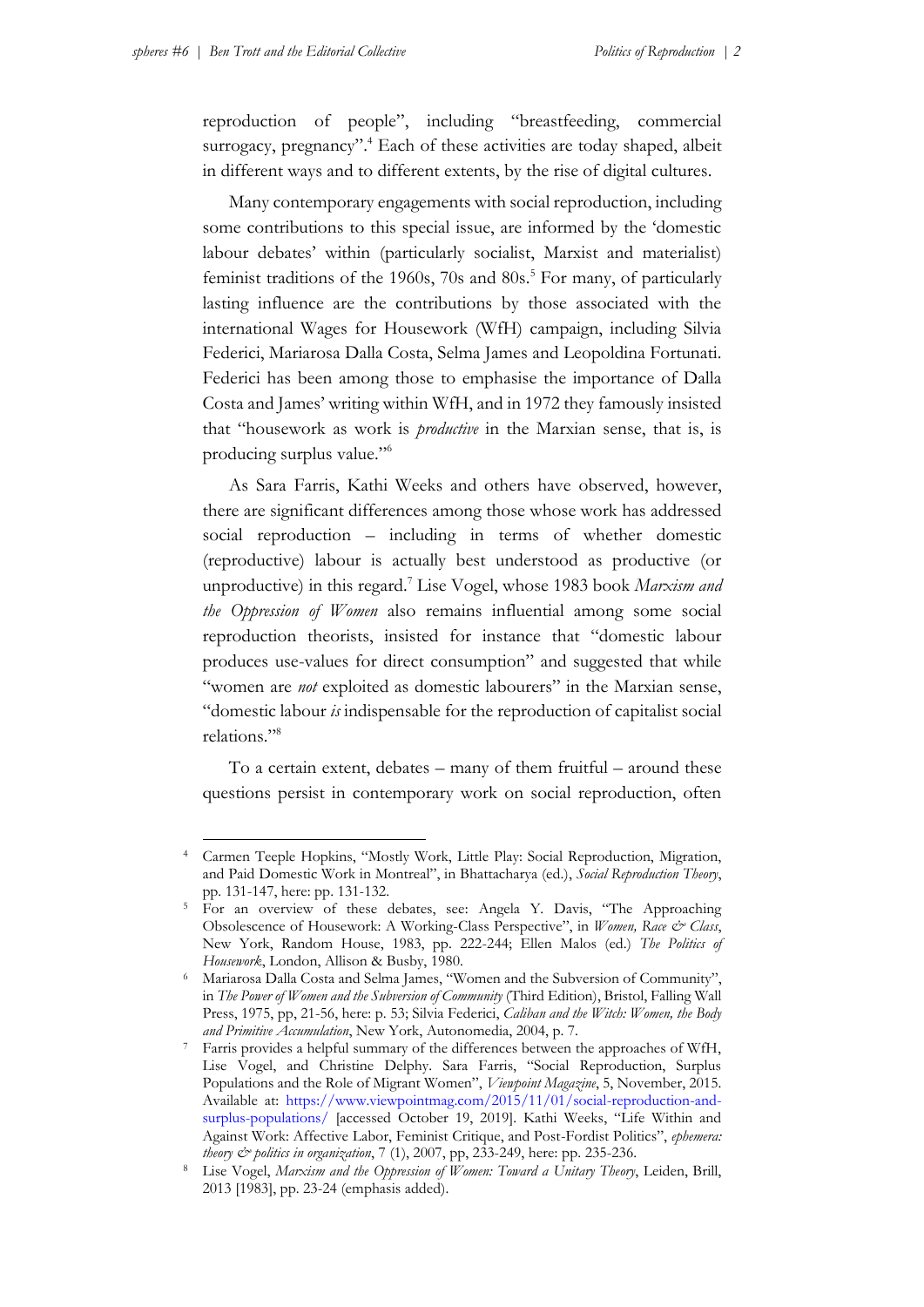drawing on science and technology studies scholarship, on post-colonial, queer and critical race as well as on Marxian and feminist traditions.<sup>9</sup> And in doing so, they often build on earlier efforts – including by Black and women of colour feminisms – to analyse the ways in which production and reproduction, waged and unwaged labour, are all caught up with questions of coloniality, race, ethnicity, sexuality and other axes of social difference.<sup>10</sup>

In many ways, the recent increase in scholarly engagements with social reproduction can be understood as a response to the acute crises that have come to characterize many of the domains, practices, relations, structures (including structures of feeling), and institutions of social reproduction since the economic crisis that began in 2007-2008. Although for many of course, an economic crisis – a crisis in the capacity to meet needs and desires in the context of scarce resources – long predates this point.

### **CRISIS**

After years of stagnant wages in many places, 2007-2008 saw a significant global rise in unemployment and inequality, hitting women and young people the hardest.<sup>11</sup> In some parts of Europe, such as the UK and Greece, income inequality has risen dramatically as real wages declined by more than ten per cent (between 2007 and 2015).<sup>12</sup> Poverty rates have

<sup>9</sup> For two contrasting contemporary positions, see Alessandra Mezzadri, "On the Value of Social Reproduction: Informal Labour, the Majority World and the Need for Inclusive Theories and Politics", *Radical Philosophy*, 2 (04), Spring, 2019, pp. 33-41. Available online: [https://www.radicalphilosophy.com/wp-content/uploads/2019/04](https://www.radicalphilosophy.com/wp-content/uploads/2019/04/radical_philosophy_2_04_mezzadri-on-the-value-of-social-reproduction.pdf) [/radical\\_philosophy\\_2\\_04\\_mezzadri-on-the-value-of-social-reproduction.pdf;](https://www.radicalphilosophy.com/wp-content/uploads/2019/04/radical_philosophy_2_04_mezzadri-on-the-value-of-social-reproduction.pdf) Teeple Hopkins, "Mostly Work, Little Play".

<sup>10</sup> See for example: Hazel V. Carby, "White Woman Listen! Black Feminism and the Boundaries of Sisterhood", in Centre for Contemporary Cultural Studies (ed.), *The Empire Strikes Back: Race and Racism in 70s Britain*, Abingdon, Routledge, 1982, pp. 212- 235; Cherríe Moraga, "My Brother's Sex Was White. Mine, Brown", in *Loving in the War Years*, Boston, South End Press, 1983, pp. 82-86; Maria Mies, *Patriarchy & Accumulation on a World Scale: Women in the International Division of Labour*, New Edition, London, Zed Books, 1998; bell hooks, "Homeplace: A Site of Resistance", in *Yearning: Race, Gender and Cultural Politics*, Boston, South End Press, 1999, pp. 41-50.

<sup>11</sup> International Labor Organisation, "World Employment Social Outlook – Trends 2019", Geneva, International Labour Office, 2019, pp. 18-22. Available at: [https://www.ilo.org/wcmsp5/groups/public/---dgreports/---dcomm/---publ/docu](https://www.ilo.org/wcmsp5/groups/public/---dgreports/---dcomm/---publ/documents/publication/wcms_670542.pdf) [ments/publication/wcms\\_670542.pdf](https://www.ilo.org/wcmsp5/groups/public/---dgreports/---dcomm/---publ/documents/publication/wcms_670542.pdf) [accessed August 6, 2019].

<sup>12</sup> Cardiff Garcia, "How Global Income Inequality Has Shifted Since the Crisis", *Financial Times*, August 12, 2017. Available at: [https://www.ft.com/content/f301d0d4-7ea3-](https://www.ft.com/content/f301d0d4-7ea3-11e7-ab01-a13271d1ee9c) [11e7-ab01-a13271d1ee9c](https://www.ft.com/content/f301d0d4-7ea3-11e7-ab01-a13271d1ee9c) [accessed August 6, 2019]; Rory O Farrell, *Wages in the Crisis*  (Working Paper 2010.03), European Trade Union Institute, Brussels, 2010, p. 8. Available at: <https://library.fes.de/pdf-files/gurn/00381.pdf> [accessed October 8, 2019]; Trade Union Congress, "UK workers experienced sharpest wage fall of any leading economy, TUC analysis finds", July 27, 2016. Available at: [https://www.tuc.org.uk/news/uk-workers-experienced-sharpest-wage-fall-any-leadin](https://www.tuc.org.uk/news/uk-workers-experienced-sharpest-wage-fall-any-leading-economy-tuc-analysis-finds) [g-economy-tuc-analysis-finds](https://www.tuc.org.uk/news/uk-workers-experienced-sharpest-wage-fall-any-leading-economy-tuc-analysis-finds) [accessed October 8, 2019].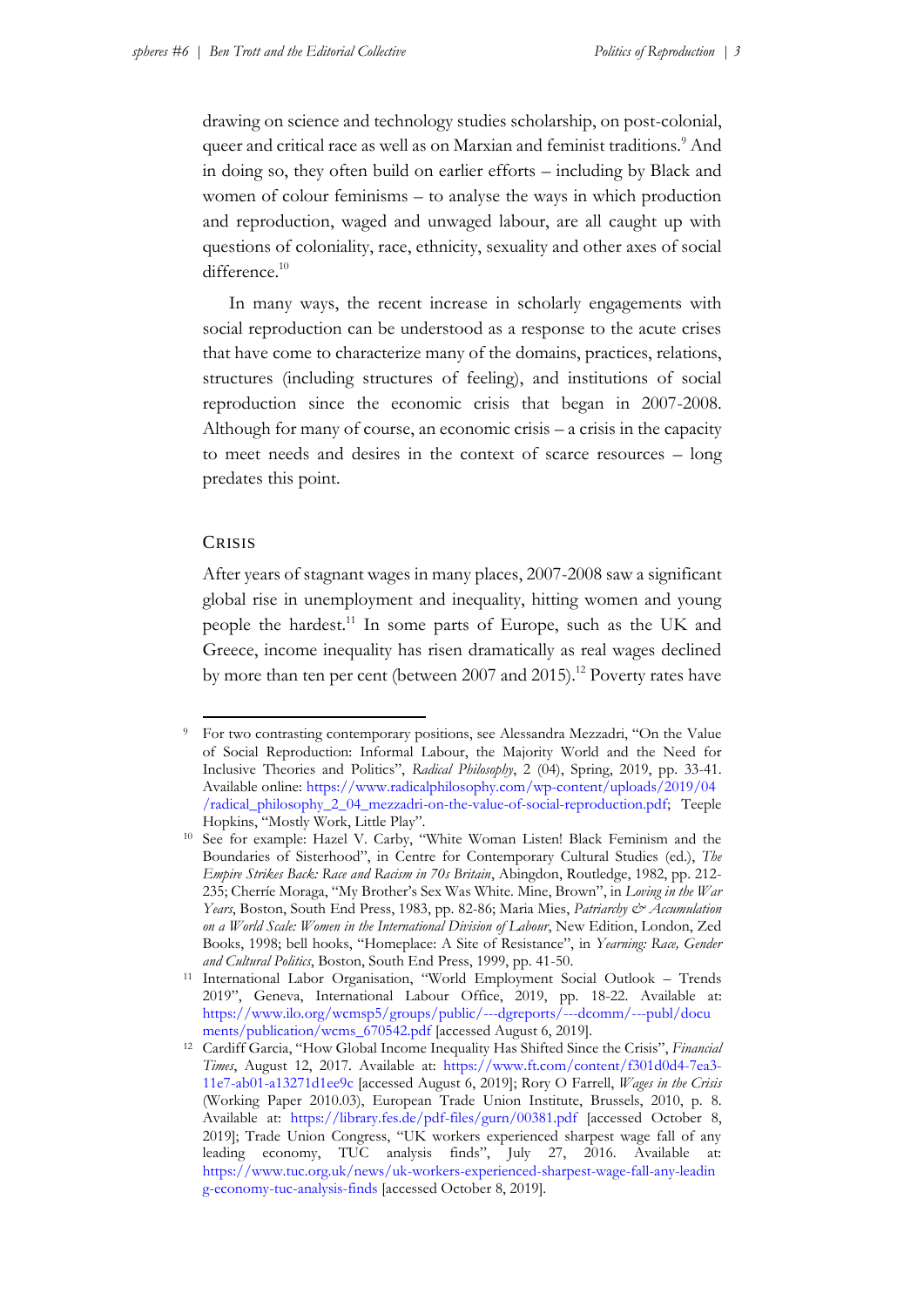risen in many places too, including the United States where they have taken nearly eleven years to return to any level significantly lower than they were pre- $2007<sup>13</sup>$  As elsewhere in the world, poverty in the U.S. is unevenly distributed, with the Census Bureau finding Black and Hispanic populations, women, the disabled, and those with lower levels of education disproportionately impacted.<sup>14</sup> LGBT people are more likely to live in poverty, too; and among LGBT people, trans people are the most likely.<sup>15</sup>

The economic crisis was precipitated in large part by the collapse of the U.S. housing market, where high household debt coupled with plummeting house prices, rising unemployment and falling incomes led to mortgage defaults and foreclosures. As Saskia Sassen has shown, evictions and foreclosures are up elsewhere too, including in the EU, as are homelessness rates, with young people and migrants especially affected.<sup>16</sup> In the years since 2006, there has also been an increase in the displacement of people and "a vast number of microexpulsions of small farmers and villages", largely resulting from a "rapid increase" in land acquisition through foreign direct investment, primarily in Africa but also Latin America, Europe and Asia.<sup>17</sup> Further displacements have been created through environmental disasters, political and military conflicts (with 42.5 million people internationally recognized as displaced in 2011), and 'reprimarization' in Latin America – a resurgence in agriculture, mining and extraction, largely driven by a decade-long commodities boom in China from the mid-2000s.<sup>18</sup>

The economic crisis itself arrived in the wake of a global food crisis, beginning in 2006, and, in many countries, a simultaneous soaring of energy prices.<sup>19</sup> In 2017, the IMF reported a 45 per cent increase in food

<sup>13</sup> U.S. Census Bureau, *Current Survey Population*, 2018 and 2019 *Annual Social and Economic Supplements* (CPS ASEC). Available at: [https://www.census.gov/library/publications/](https://www.census.gov/library/publications/2019/demo/p60-266.html) [2019/demo/p60-266.html](https://www.census.gov/library/publications/2019/demo/p60-266.html) [accessed October 8, 2019].

<sup>14</sup> U.S. Census Bureau, *Current Survey Population*, 2018 and 2019.

<sup>15</sup> M. V. Lee Badgett et al., *LGBT Poverty in the United States: A Study of Differences Between Sexual Orientation and Gender Identity Groups* (October 2019), UCLA School of Law, Williams Institute, 2019, pp. 7-8. Available at: [https://williamsinstitute.law.ucla.edu/w](https://williamsinstitute.law.ucla.edu/wp-content/uploads/National-LGBT-Poverty-Oct-2019.pdf) [p-content/uploads/National-LGBT-Poverty-Oct-2019.pdf](https://williamsinstitute.law.ucla.edu/wp-content/uploads/National-LGBT-Poverty-Oct-2019.pdf) [accessed October 27, 2019].

<sup>16</sup> Saskia Sassen, *Explusions: Brutality and Complexity in the Global Economy*, Cambridge MA, Harvard University Press, 2014, p. 50; Nicole Fondeville and Terry Ward, *Homelessness During the Crisis* (Research Note 8/2011), European Commission, November 2011, p. 9.

<sup>17</sup> Sassen, *Expulsions*, pp. 80-81.

<sup>18</sup> Sassen, *Expulsions*, p. 56; Paul Cooney, "Reprimarization: Implications for the Environment and Development in Latin America: The Cases of Argentina and Brazil", *Review of Radical Political Economics*, 48 (4), 2016, pp. 553-561.

<sup>19</sup> UN Department of Economic and Social Affairs, *The Global Social Crisis: Report on the World Situation 2011*, United Nations, New York, 2011, p. 62. Available at: <https://www.un.org/esa/socdev/rwss/docs/2011/chapter4.pdf> [accessed October 8, 2019].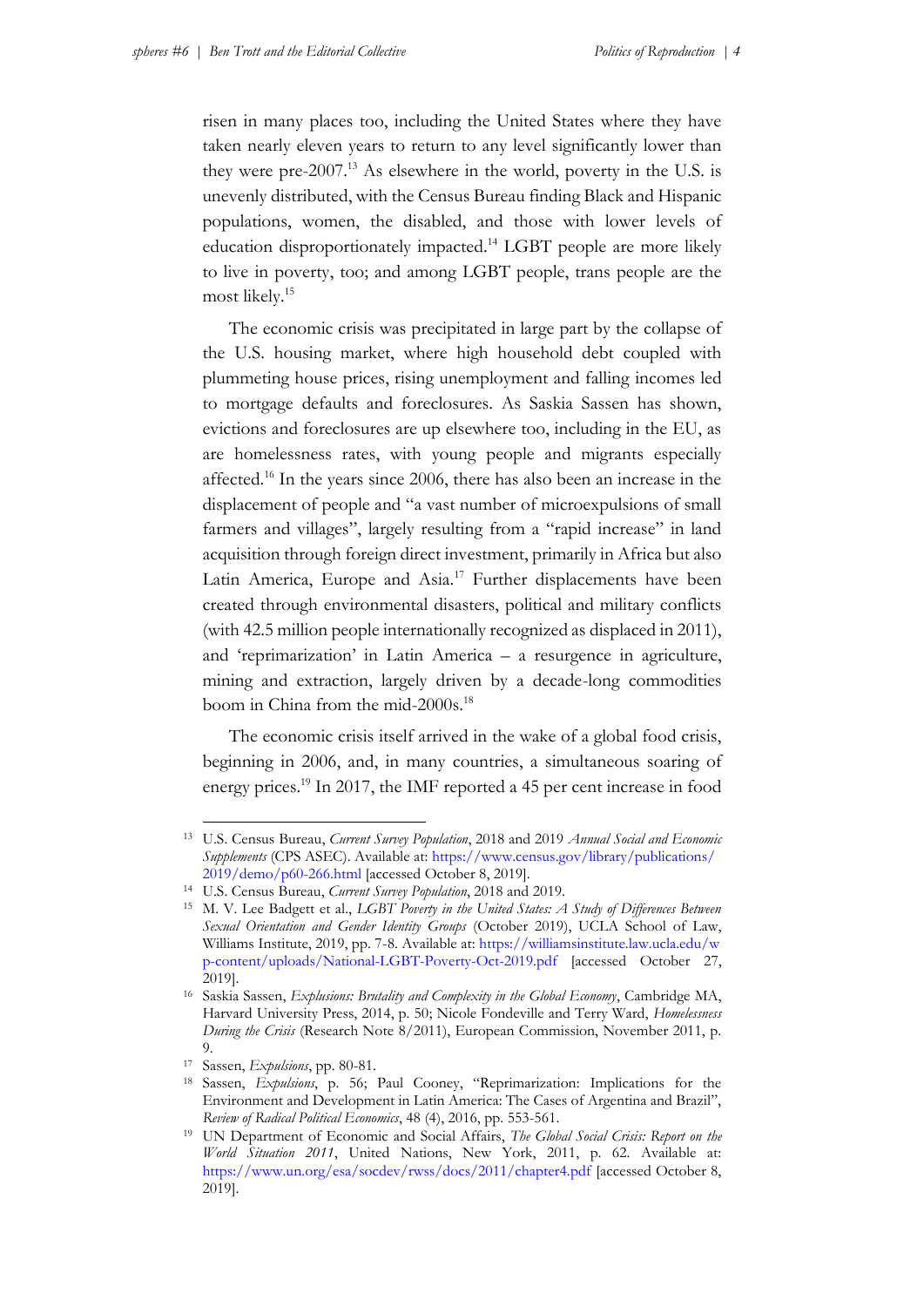prices in developing countries since 2006, with crude oil prices also reaching record highs.<sup>20</sup> By 2011, the UN were describing "the rapid and simultaneous rise in prices globally for all basic food crops" as having had "a devastating effect on poor people all over the world".<sup>21</sup>

One response to the 2007-2008 financial crisis was to blame it on excessive public spending and public debt, and to address this through austerity programmes. Between 2009 and 2011, 113 countries cut their budgets, with 86 either continuing or implementing new austerity measures between  $2012$  and  $2015<sup>22</sup>$  In many countries, welfare cuts coincided with the promotion of labour market flexibility and policies designed to increase competitiveness by reducing labour costs, extending a long-standing neoliberal approach.<sup>23</sup> The result has been an acceleration of processes of 'precaritisation', enabling the rise of "lean platforms", like Uber and Airbnb, as Nick Srnicek shows in his work, *Platform Capitalism*. 24

While austerity policies were freely pursued by some governments, such as the UK's, they were imposed on others in return for financial assistance in the form of 'bailout' programmes – Ireland, Greece, and Portugal all underwent austerity at the behest of the Troika of the IMF, the European Commission, and the European Central Bank. Between 2010 and 2019, in Britain, over  $\neq$  30 billion of cuts were announced "to welfare payments, housing subsidies and social services" with what the UN Special Rapporteur on extreme poverty and human rights has described as "tragic social consequences". <sup>25</sup> In Greece, public hospital budgets were cut by 26 per cent between 2009 and 2011 and increasingly

<sup>&</sup>lt;sup>20</sup> International Monetary Fund, "Impact of High Food and Fuel Prices on Developing Countries – Frequently Asked Questions", July 28, 2017. Available at: <https://www.imf.org/external/np/exr/faq/ffpfaqs.htm> [accessed October 8, 2019].

<sup>21</sup> UN Department of Economic and Social Affairs, *The Global Social Crisis*, p. 63.

<sup>22</sup> Isabel Oritz et al., *The Decade of Adjustment: A Review of Austerity Trends 2010-2020 in 187 Countries*, International Labour Office, ILO (Extension of Social Security Series No. 53), 2015, pp. 2-4. Available at: [https://www.social-protection.org/gimi/gess/RessourceP](https://www.social-protection.org/gimi/gess/RessourcePDF.action?ressource.ressourceId=53192) [DF.action?ressource.ressourceId=53192](https://www.social-protection.org/gimi/gess/RessourcePDF.action?ressource.ressourceId=53192) [accessed October 13, 2019].

<sup>23</sup> Peter Taylor-Gooby et al., "The Context: How European Welfare States Have Responded to Post-Industrialism, Ageing Populations, and Populist Nationalism", in *After Austerity: Welfare State Transformation in Europe after the Great Recession*, Oxford University Press, Oxford, 2017, pp. 1-26, here: p. 10; Matteo Deleidi and Mariana Mazzucato, "Putting Austerity to Bed: Technical Progress, Aggregate Demand and the Supermultiplier" (Working Paper IIPP WP 2018-01), University College London Institute for Innovation and Public Purpose, 2018, p. 1. Available at: [https://www.ucl.ac.uk/bartlett/public-purpose/sites/public-purpose/files/iipp\\_wp2](https://www.ucl.ac.uk/bartlett/public-purpose/sites/public-purpose/files/iipp_wp2%0b018-01_putting_austerity_to_bed-_technical_progress_aggregate_demand_and_the_s%0bupermultiplier.pdf) [018-01\\_putting\\_austerity\\_to\\_bed-\\_technical\\_progress\\_aggregate\\_demand\\_and\\_the\\_s](https://www.ucl.ac.uk/bartlett/public-purpose/sites/public-purpose/files/iipp_wp2%0b018-01_putting_austerity_to_bed-_technical_progress_aggregate_demand_and_the_s%0bupermultiplier.pdf) [upermultiplier.pdf](https://www.ucl.ac.uk/bartlett/public-purpose/sites/public-purpose/files/iipp_wp2%0b018-01_putting_austerity_to_bed-_technical_progress_aggregate_demand_and_the_s%0bupermultiplier.pdf) [accessed October 13, 2019].

<sup>24</sup> Nick Srnicek, *Platform Capitalism*, Cambridge, Polity, 2017, pp. 81-82.

<sup>25</sup> Philip Alston, *Visit to the United Kingdom of Great Britain and Northern Ireland: Report of the Special Rapporteur on Extreme Poverty and Human Rights*, United Nations, April 23, 2019, p. 1. Available at:<https://undocs.org/A/HRC/41/39/Add.1> [accessed November 7, 2019]; Benjamin Mueller, "What is Austerity and How Has It Affected British Society", *The New York Times*, February 24, 2019. Available at: [https://www.nytimes.com/2019/](https://www.nytimes.com/2019/02/24/world/europe/britain-austerity-may-budget.html) [02/24/world/europe/britain-austerity-may-budget.html](https://www.nytimes.com/2019/02/24/world/europe/britain-austerity-may-budget.html) [accessed November 7, 2019].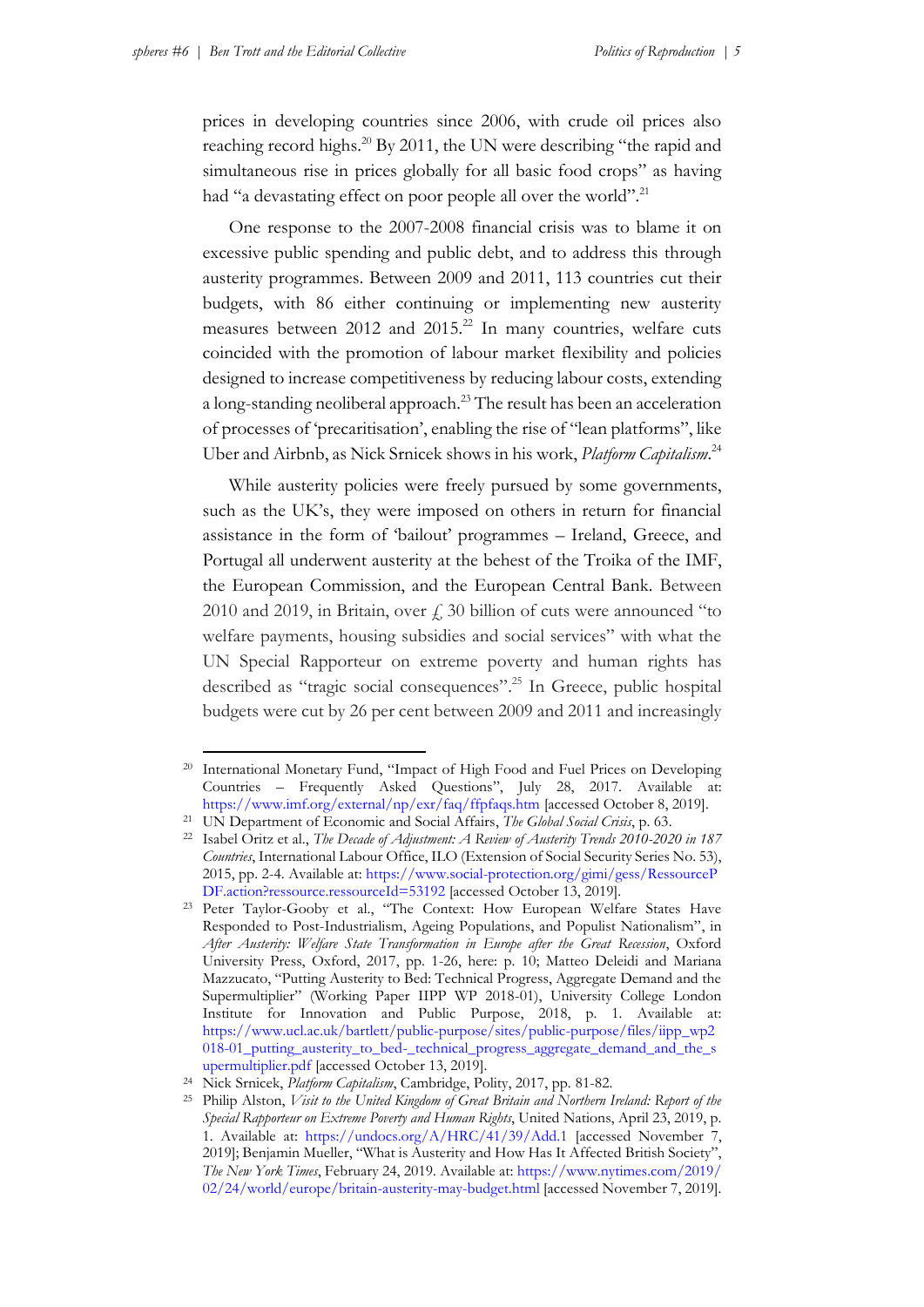unbearable health costs were transferred to patients.<sup>26</sup>

Donnatella della Porta rightly points out that social movements in Latin America, Africa and elsewhere in the global South have been contesting IMF and World Bank mandated austerity since the debt crises of the 1970s and continued to do so "well into the 2000s".<sup>27</sup> In other words, for some, an economic crisis and a crisis of social reproduction induced by austerity and neoliberal labour market reforms certainly long predates the Great Recession of the late-2000s. Moreover, the current experience of crisis in the global South is likely to be further compounded, as Diane Elson has noted, due to a "direct mechanism of transmission" whereby the downturn in the global North further impacts "the sphere of reproduction" in the South, including through a likely "fall in remittances sent home by international migrants".<sup>28</sup>

In *Feminism for the 99 %*, Cinzia Arruzza et al. argue that dynamics which encourage gender violence "have sharply escalated during the present period of crisis" amidst cuts to public services and souring food and fuel prices.<sup>29</sup> The burden of care has been shunted back on to individual families "and especially the women within them", while growing numbers of women are having to decide between remaining in abusive relationships or homelessness, and funding for domestic violence shelters is withdrawn.<sup>30</sup>

### **MOVEMENTS**

A huge number of sizeable and significant social movements and struggles have erupted in the context of these protracted, multidimensional crises of social reproduction – crises, in other words, in the practices, relationships, structures, and institutions that ensure the daily, as well as inter-generational, maintenance of life. The origins of this current cycle of movements can be traced back at least as far as the mass protests of 2007-2008, where demonstrations and riots broke out in response to food price rises in at least 30 countries, from Burkina Faso to Yemen.<sup>31</sup> It is a cycle that continued through the events of the Arab Spring, a wave of revolutions that famously brought down entire regimes, and that are widely understood as having been driven, at least in part, by

<sup>&</sup>lt;sup>26</sup> Alexander Kentikelenis et al., "Greece's Health Crisis: From Austerity to Denialism", *The Lancet*, 383, February 22, 2014, p. 748.

<sup>27</sup> Donatella della Porta, *Social Movements in Times of Austerity*, Cambridge, Polity, 2015, p. 45.

<sup>28</sup> Diane Elson, "Gender and the Global Economic Crisis in Developing Countries: A Framework for Analysis", *Gender & Development*, 18 (2), 2010, pp. 201-212, here: p. 207.

<sup>29</sup> Cinzia Arruzza et al., *Feminism for the 99 %: A Manifesto*, London, Verso, 2019, pp. 30- 31.

<sup>30</sup> Arruzza et al., *Feminism for the 99 %*, p. 31.

<sup>31</sup> Walden Bello, *The Food Wars*, Verso, London, 2009, p. 2.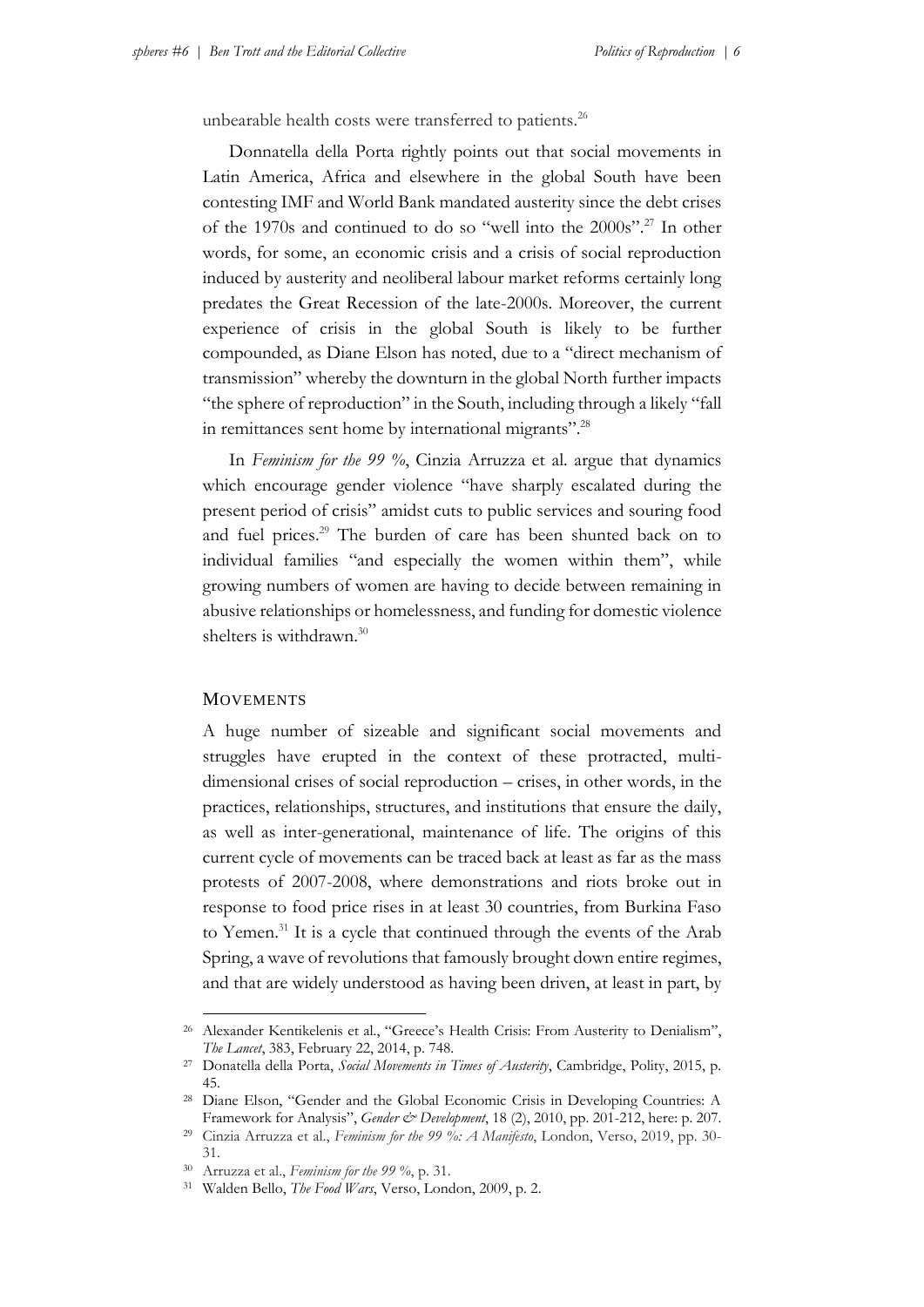rising unemployment, food and living costs.

While there are certainly very substantial differences between these various movements, significant similarities have also often been noted. One is the important part played by digital and social media. Some have observed the role of these media in shifting the scale of localized food riots into national social movements – as in the case of Cameroon – although far more attention has been paid to their use during the Arab Spring.<sup>32</sup> Although, as Paolo Gerbaudo points out, "uses of social media among activists are almost as diverse as their venues."<sup>33</sup>

A second similarity is that many of these movements have assumed a relatively decentralized, networked form – corresponding in some ways to the organizational form that has come to prominence within digital cultures more generally.<sup>34</sup> As Rodrigo Nunes notes in a previous issue of *spheres*, however, networked forms of protest rarely represent an ideal form of "horizontality" and instead entail the emergence of "*distributed network-systems*" with new hubs in which organizational power is concentrated; they are "leaderful" rather than "leaderless", with the networked media movements relying on shaping the ways in which new forms of leadership emerge.<sup>35</sup>

A third trait has been the prominent role played by "a new sociological type: the graduate with no future" – indebted, underemployed, and precarious.<sup>36</sup> This was a prominent feature of the mass protests and occupations in the UK in the months prior to the Arab Spring, led by high school and university students protesting against dramatic cuts to education budgets and student grants, increases in tuition fees, and rising graduate indebtedness. Large student movements also emerged around the same time in Italy, Greece, Ireland and the United States, and later in Chile, Canada and beyond.

<sup>32</sup> Naomi Hossain and Patta Scott-Villiers, "Purchasing and Protesting: Power from Below in the Global Food Crisis", *IDS Bulletin: Transforming Development Knowledge*, 50 (2), July 2019, pp. 73-90, here: p. 82. On the use of social media in the Arab Spring, see for instance: Wael Ghonim, *Revolution 2.0: The Power of the People is Greater than the People in Power*, Fourth Estate, London, 2012; Paolo Gerbaudo, *Tweets and the Streets: Social Media and Contemporary Activism*, London, Pluto Press, 2012, esp. pp. 48-75.

<sup>33</sup> Gerbaudo, *Tweets and the Streets*, p. 3.

<sup>34</sup> On commonalities among the movements discussed below, see: Michael Hardt and Antonio Negri, *Declaration*, Argo Navis, 2012, pp. 4-6; Rodrigo Nunes, *Organisation of the Organisationless: Collective Action After Networks*, Lüneburg, PML Books and Mute Books, 2014, p. 8; Della Porta, *Social Movements in Times of Austerity*, pp. 204-210; Zeynep Tufekci, *Twitter and Teargas: The Power and Fragility of Networked Protest*, New Haven, Yale University Press, 2017.

<sup>35</sup> Rodrigo Nunes, "Organization of the Organizationless: Collective Action after Networks", *spheres,* 1, 2014. Available at: [http://spheres-journal.org/organisation-of](http://spheres-journal.org/organisation-of-the-organisationless-collective-action-after-networks/)[the-organisationless-collective-action-after-networks/](http://spheres-journal.org/organisation-of-the-organisationless-collective-action-after-networks/) [accessed December 18, 2019].

<sup>36</sup> Paul Mason, *Why It's Kicking Off Everywhere: The New Global Revolutions*, London, Verso, 2012, p. 66.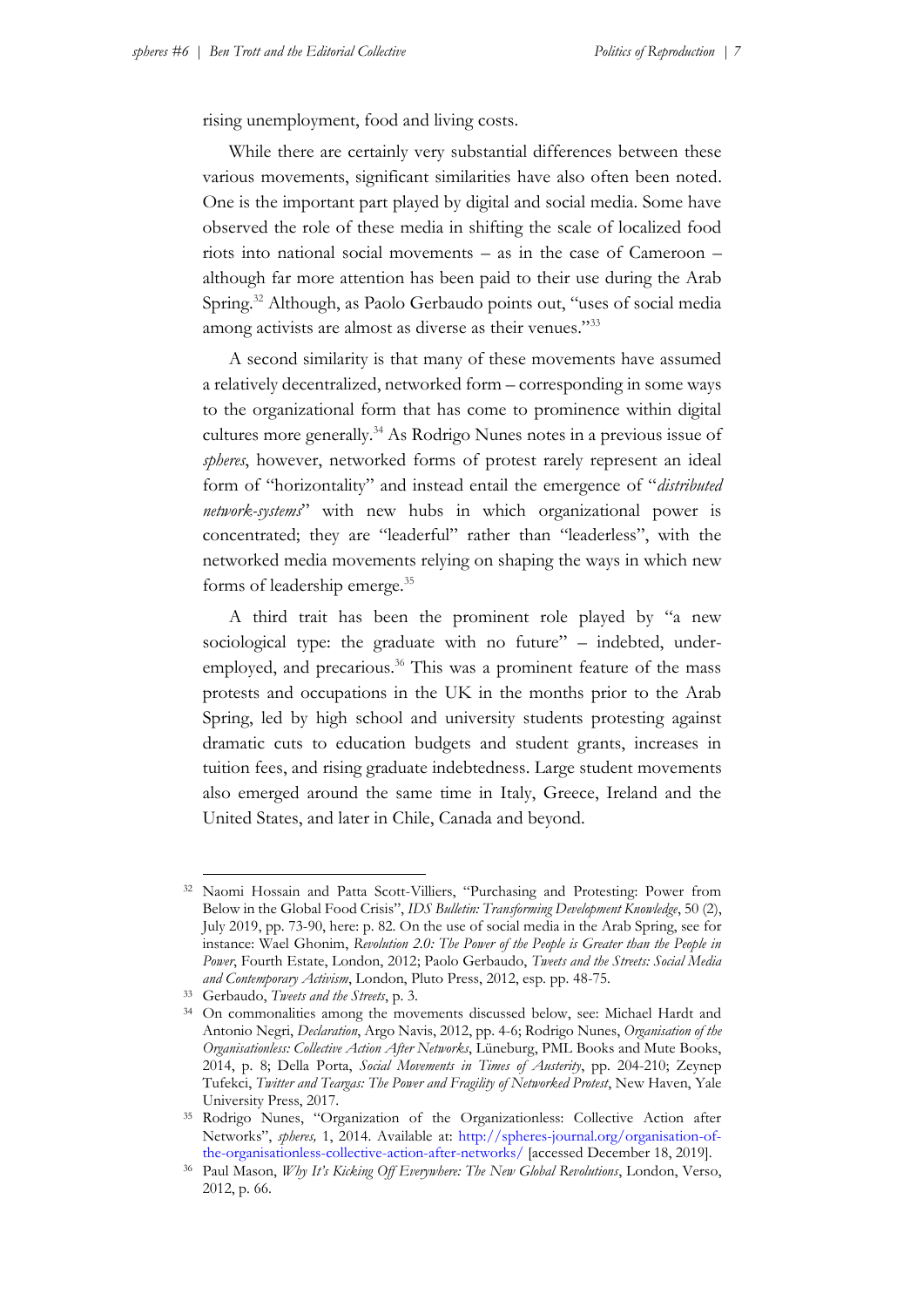A fourth characteristic is the protest tactic of encampment: from the 18-day occupation of Cairo's Tahrir Square, in January 2011, over the camps set up a few months later, in May – by those indignant at austerity, the power of finance, and the failures of political representation – in Madrid's Puerta del Sol and Athens' Syntagma Square, through to the summer tent protests in Israel, around rising housing and living costs. As autumn approached, the Occupy movement erupted, first in New York City, in September, before rapidly spreading around the world.<sup>37</sup> This tactic of encampment requires movements to confront the question of social reproduction directly. Camps of course "are at once protest spaces and homeplaces".<sup>38</sup>

Widespread strikes and industrial action have also been part of what has marked the response to austerity, including strikes in those fields most clearly caught up with questions of social reproduction such as health, care and education. In the EU, between 2010 and May 2014, there were 38 general strikes – a frequency not seen since the 1970s – largely taking place in those countries most effected by the crisis.<sup>39</sup> Partly informed by women's strikes the previous year in Poland, against a proposed law to ban abortion, and in Argentina, in protest at male violence, March 2017 saw a Women's Strike in around 50 countries, with Global Women's Strikes also held in 2018 and 2019. As Cinzia Arruzza explains, "[a]dopting the term *strike* was meant to emphasize the work that women perform not only in the workplace but outside it, in the sphere of social reproduction."<sup>40</sup>

In 2019 and 2020, contentious forms of politics continue to mark the crisis of social reproduction. In Chile, there are mass protests around the rising price of public transport, health care, utilities and consumer goods, as well as low wages and pensions. Amidst rising unemployment and inequality, an uprising in Lebanon was initially sparked by proposals for a regressive tax on WhatsApp calls. Environmental degradation and resource extraction from Indigenous territories in Peru have led to mass protests, too, and mass strikes continue across France in response to proposed pension reforms.

<sup>37</sup> By November 2011, *The Guardian* had documented 750 Occupy protests. Simon Rogers, "Occupy Protests Around the World: Full List Visualised", *The Guardian*, November 14, 2011. Available at: [https://www.theguardian.com/news/datablog/2011/oct/17/o](https://www.theguardian.com/news/datablog/2011/oct/17/occupy-protests-world-list-map) [ccupy-protests-world-list-map](https://www.theguardian.com/news/datablog/2011/oct/17/occupy-protests-world-list-map) [accessed December 3, 2019].

<sup>38</sup> Gavin Brown et al. (eds.), *Protest Camps in International Context: Spaces, Infrastructures and Media of Resistance*, Bristol, Policy Press, 2017, p. 42.

<sup>&</sup>lt;sup>39</sup> Jörg Nowak and Alexander Gallas, "Mass Strikes Against Austerity in Western Europe – A Strategic Assessment", *Global Labour Journal*, 5 (3), 2014, p. 308.

<sup>40</sup> Cinzia Arruzza, "From Social Reproduction Feminism to the Women's Strike", in Bhattacharya (ed.), *Social Reproduction Theory*, p. 194.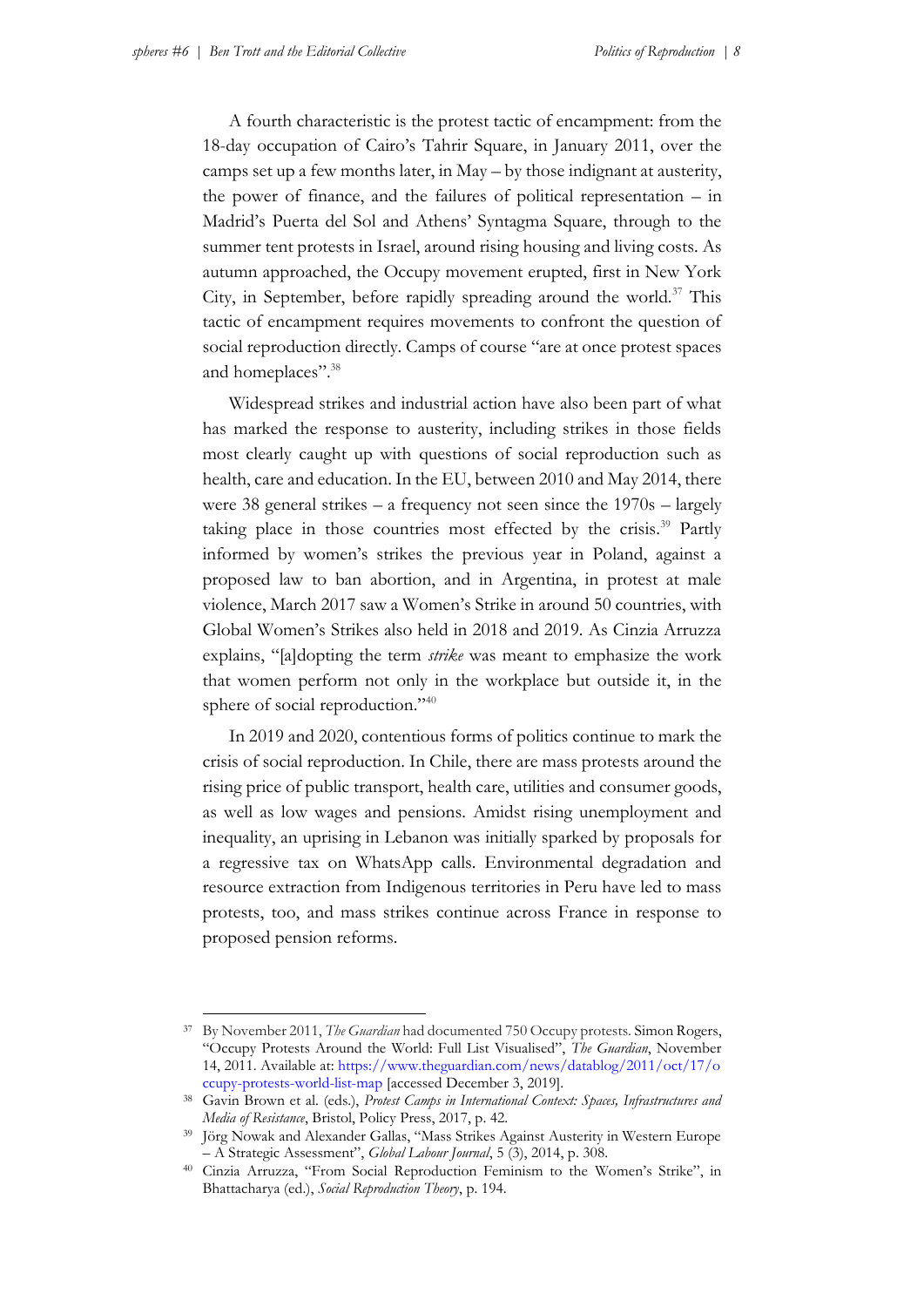#### INTERVENTIONS

It is, then, these multiple crises of social reproduction – and the emergence of numerous sizeable and significant social movements and struggles from within them – that provides the context in which much recent scholarship on the politics of reproduction has been produced and has circulated. It is also what has given it much of its urgency. This special issue of *spheres* contributes to a critical engagement with the politics of reproduction, and as this relates to digital cultures in particular.

Liz Mason-Deese's paper addresses the reinvigorated feminist movement that has emerged in Argentina since 2014 around the hashtag, slogan, and collective cry "Not One Woman Less" (*Ni Una Menos*) in response to femicide and other forms of violence against women. Her paper explores how this movement has connected gendered violence to the devaluation of women's labour and the interplay between digital practices and face-to-face encounters in creating unexpected alliances. In her response, Cecilia Palmeiro analyses how the Ni Una Menos collective deploys strategies of online agitation and the dissemination of hashtags as part of a 'political translation', helping enable a global feminist tide that has fermented transversal, horizontal and intersectional forms of solidarity among feminized bodies.

Andreas Bernard examines the social, political, legal and cultural production of the nuclear family as a definitive normative model in the late  $18<sup>th</sup>$  century, and the anxieties that have long surrounded purported threats to this model – from the cultural figure of the 'wicked stepmother', over anxieties about the disruption of family genealogy (including by reproductive technologies), through to the extension of rights, like the right to adopt, to same-sex couples. Ben Trott's response discusses Bernard's claim that opening the family to same-sex couples has not threatened but instead confirmed its logic. Trott argues that, for many queers, the family nevertheless remains a site to be escaped; with spaces other than the home and alternative modes of kinship having to be constructed.

Neda Atanasoski and Kalindi Vora bring the category of 'reproductive labour' to bear upon fantasies of sex with robots (as well as non-sex robotic projects around robot reproduction) in order to examine the ways that robot technologies co-articulate labour, sex and reproduction in ways that maintain capitalist racial and colonial modes of acceleration and expansion. They argue that, rather than illustrating a queering of sex, attention to sex with robots serves as a key means of addressing robotics as a site of social reproduction, in both popular imaginaries and in engineering.

Bue Rübner Hansen and Manuela Zechner urge a turn towards the